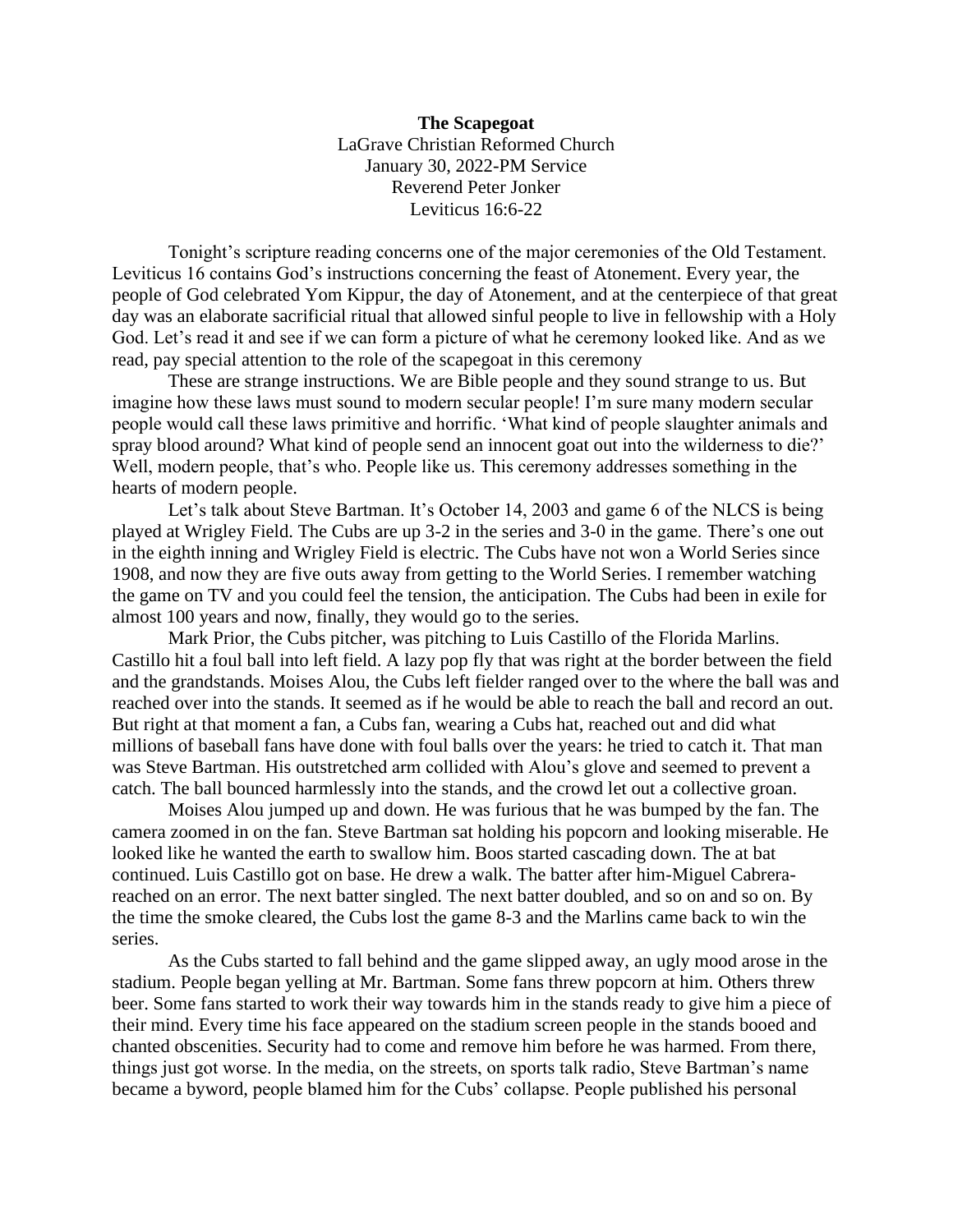information, his address, his phone number - on the internet. He received harassing phone calls and death threats. Police had to protect his home. Mr. Bartman had to go into hiding. His whole life was turned upside down.

We have a word for what Cubs fans did to Mr. Bartman, they made him a *scapegoat*. And I don't just mean that in a general metaphorical sense. We all know the word scapegoat has come into English as a word for someone who takes the blame. Steve Bartman certainly took the blame for what happened to the Cubs, but he was a scapegoat in the full, Old Testament sense. Mr. Bartman was cast out of the community, sent out into the wilderness in order to bear the anger of Cubs fans. Leviticus 16 does not describe a primitive, barbaric ritual; it describes a God-given process to address the very real, very contemporary, impulses of the human soul.

What impulses are those? In the atonement ceremony, what exactly is the goat carrying away into the desert? Dig deep into this ceremony and you see some interesting things. Most of you probably came to this service with a sense that the Day of Atonement festival was a day in which the Israelites had their sins atoned for, forgiven. Most of you probably knew that those sins were paid for by the death of an animal. You probably knew that the blood of the animal made atonement for Israel's sin. But when you dig into the ceremony, it's more complicated. There are multiple animals slaughtered, and the two central sacrificial animals are both goats. One of those goats is killed by the high priest in the temple. The blood of that goat is sprinkled on the atonement cover of the ark, in the holy of holies. Through the blood of that goat, the high priest makes atonement for the people of Israel. As verse 17 says, the blood of that goat makes atonement for himself, his household and the people. In the flow of the ceremony, once that goat is slaughtered, it seems like the work is done. Atonement has been made! The sins of the people are paid for. But along comes this other goat. This goat is called the scapegoat. Its blood is not shed by the priest. The priest lays his hands on this goat, he confesses all the wickedness and rebellion of the people, he puts that wickedness and rebellion on the goat's head, and then that goat is led out to the desert and abandoned.

Why does God ordain this second goat? I thought verse 17 told us that the sins of the people had been atoned for? I thought it was done? Why does God add the scapegoat to the ceremony? What sin, what part of sin, does this goat address that wasn't addressed by the first goat?

An acceptable answer here is, I don't know. We don't know because God does not say exactly. But I wonder if the two goats can be distinguished something like this. The first goat makes atonement before the Lord, restores fellowship with him. That's why it is made in the tent of meeting, the place where God meets his people. The first goat restores chiefly, our vertical relationship with the living God. The second goat is God's way of restoring the damage that sin does within community. That's why the goat takes the sins of the people from within the camp and carries them away outside the camp. It removes the sins from their midst. The first goat is about Israel's reconciliation with God. The second goat is more about their reconciliation with each other. You can't have one without the other of course, but the two goats point in different directions. The first goat is more vertically oriented, the second more horizontal.

Another way to think of this, the scapegoat is meant to take away the sort of rage, the sort of hatred, that causes things like the Steve Bartman incident. Why do we human beings do these things to each other? What is it in the heart of human beings that causes us to rise up as a mob and gang up on one person, pour out our anger on them? Whatever it is, it's pervasive. Middle school kids do it. Often some poor kid becomes the outsider in the class and the kids tease them, push them outside the camp. Use that child as a repository for their insecurities. It happens in the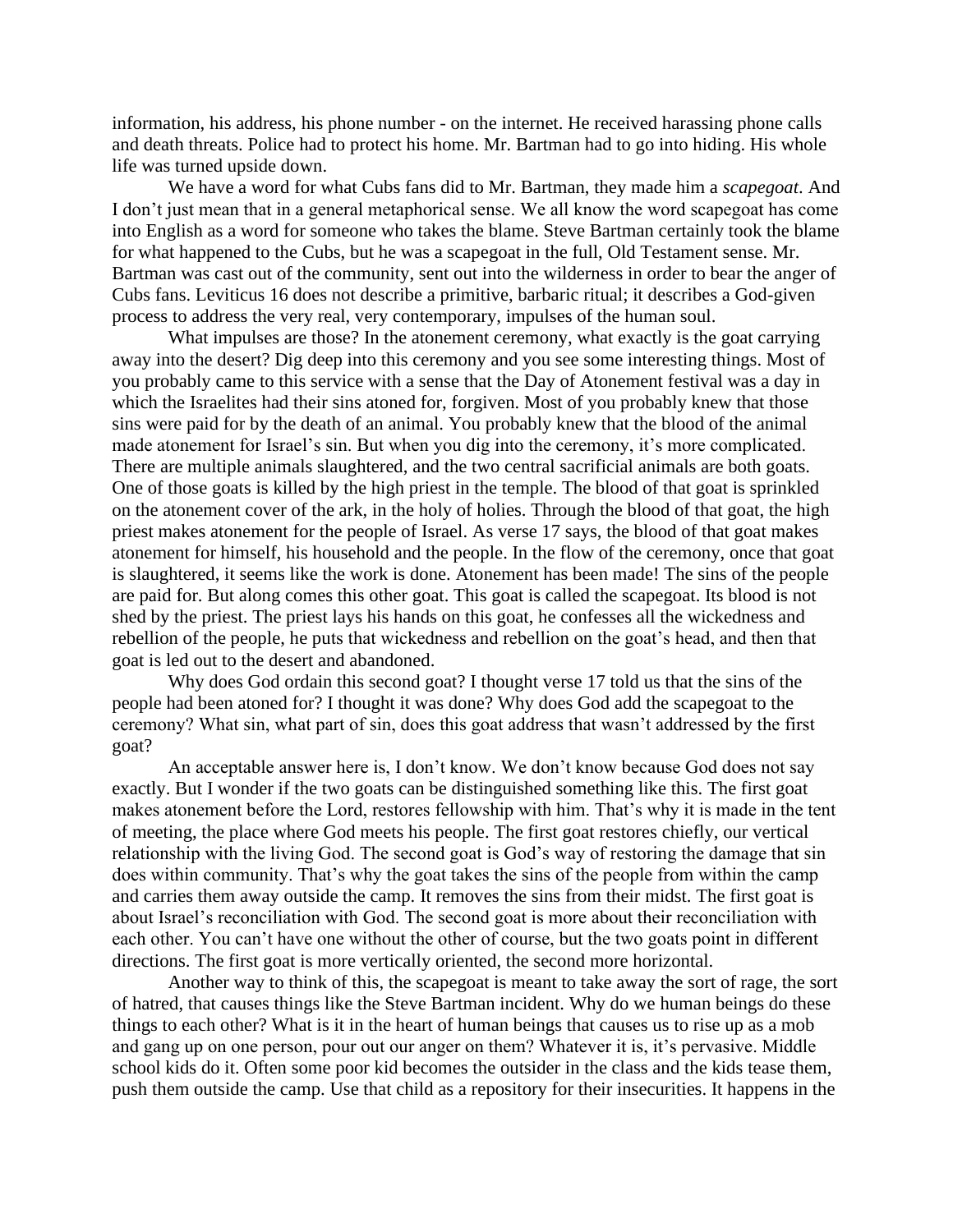justice system. Bryan Stevenson is a lawyer who works to exonerate those who are serving prison terms for crimes they didn't commit. He works of the Equal Justice Initiative. If you read his book you see that, many times, people are falsely imprisoned because when a violent crime is committed people become anxious. They become impatient. A kind of restless menace builds up in them. They want this crime solved. Police feel pressure to arrest any person even if the evidence against that person is slim, just to calm everyone down. The mob needs a sacrifice. The same impulse that we saw in Wrigley Field in 2003 is behind the spirit of lynching. It's what drove pogroms in the middle ages. It's what drove the Nazi mobs into the streets of Berlin on Kristallnacht. When we human beings are unhappy with our life together, when we are tired of being anxious, tired of being pushed around, tired of the nonsense, some dark force rises in us and causes us to turn on some person, some group of people and make them a scapegoat.

When I was maybe 12 years old, I remember seeing a newscast in Canada talking about the conflicts in South Africa. This was before Mandela became president there. In the townships of Soweto, because of the poverty and injustice, there was deep unrest. Simmering rage. The report showed what happened when one person was accused of being as an informer. Some young man was accused of sharing information with the Apartheid regime. Once the accusation was made, all the simmering rage of the mob was unleashed onto that young man. A crowd gathered. They got clubs and machetes. The report showed footage of the mob chasing this man through the streets. He fled for his life but the mob caught him and they beat him to death. They showed it on the video. They warned you beforehand that it would be disturbing, and it was.

Watching that video as a 12-year-old, way too young, I remember two things: I remember the man's life leaving his body. You could see the moment when he died. And I remember the change in the crowd once he died. When the scapegoat died, the crowd was appeased. Their rage broke like a wave on the shore. They dispersed and went home. That video taught me that there is something dark and angry in the human heart, and that something wants blood. That dark something is looking for a place to vent. That dark something wants a sacrifice.

In the Bible reading, I pointed out to you the translation issue in verses 8,10 and 26. The word translated scapegoat is the word *Azazel.* Literally verse 8 says, 'take two goats. One will be for the Lord and the other will be for Azazel.' No one is really sure what that word means. Later, much later, Azazel is given as the name of a demon. In Jewish intertestamental literature, Azazel is the name of one of the angels who fell from heaven with Lucifer. Intertestamental literature came a long time after this passage, but can we read backwards to say that this goat was an offering to a demon named Azazel? I don't know. It's possible. Demonic forces are real. In the end though, I agree with the majority of commentators who say that the Lord would never call for sacrifices to demons.

But I'm also not surprised that the energy of mob violence and mob rage should be personified into a demon. Because when you see the rage of the mob–in Wrigley Field, under the lynching tree, in the streets of Soweto–something evil, something demonic is at work. A dark energy takes hold of human beings in those moments. I'm not alone in that observation. Some of you know that ESPN made a documentary about the Steve Bartman incident. Some of you may have seen it. It's called "Catching Hell." Even ESPN senses the darkness.

Jesus came to destroy the power of the devil! Jesus came to destroy evil in all its forms, to destroy our dark impulses. The work that Jesus does on the cross is world changing, it is the center of all God's work on earth. Christ's death doesn't just the fulfill one Old Testament sacrifice, his work fulfills all of the sacrifices. It is the confluence of many Old Testament themes. The New Testament writers don't just compare Jesus' death to one Old Testament